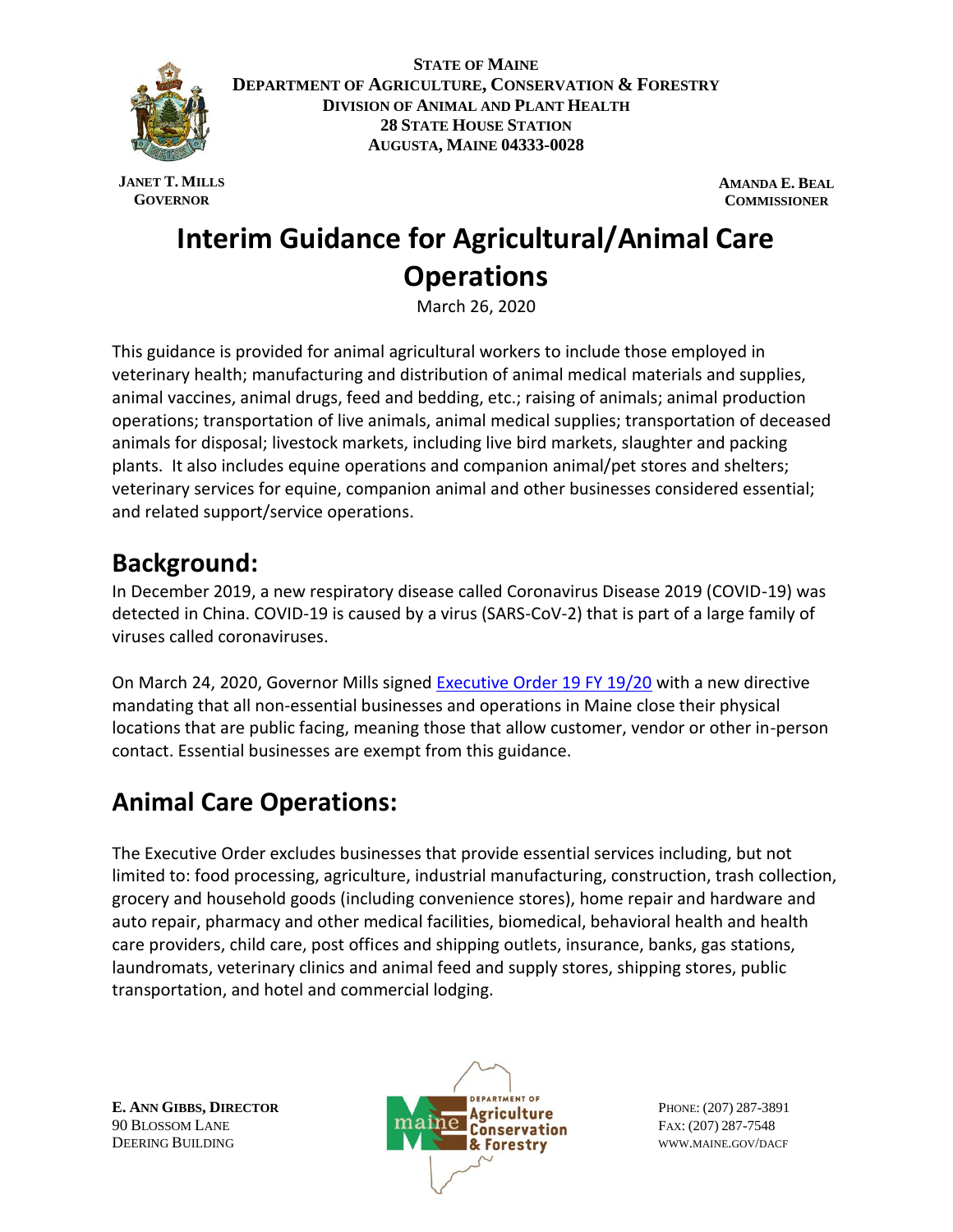For the purposes of Executive Order 19 FY 19/20, agricultural and animal care operations are defined as the following businesses/activities:

#### **Livestock/Equine/Captive Cervids**

- Feeding
- Barn or facility maintenance, stall cleaning and enclosure repair
- Turnout and exercise
- Essential hoof maintenance and veterinary care
- Transportation necessary to meet any of the above functions
- Agribusiness that supports any of the above functions

#### **Companion Animals**

- Care and feeding of companion animals in shelters, kennels, rescues, operations and pet stores
- Pet food manufacturers, distributors and retailers
- Essential veterinary care, including spay/neuter, treatment for infectious disease
- Animal shelters receiving seized, lost or abandoned animals
- Community Animal Control managing lost, abandoned animals or rabies vector species
- Animal shelter operation of a pet food pantry adhering to social/physical distancing guidelines
- Adoption of animals from within Maine
- Pet boarding facilities
- Service dog training and care

If a business does not fall within this guidance, but you believe that it is essential or it is an entity providing essential services or functions, you may request designation as an essential business. [Request designation as an essential business.](https://www.maine.gov/essentialservice)

#### **Animal Care/Boarding Facilities**:

If you have an animal at a privately-owned boarding facility, terms regarding client use and visitation rests with that business owner. Social/physical distancing must be adhered to.

For equine: It is permissible to have horse owners as the primary providers of daily care for their own horses at boarding facilities, however business owners and horse owners must collaborate to minimize the number of people in the stable and to adhere to social/physical distancing.

\*There is no evidence that animals, including pets, in the United States might be a source of infection/can spread this new coronavirus. To date, the CDC has not received any reports of pets or other animals becoming sick with COVID-19.

## **For Employees**